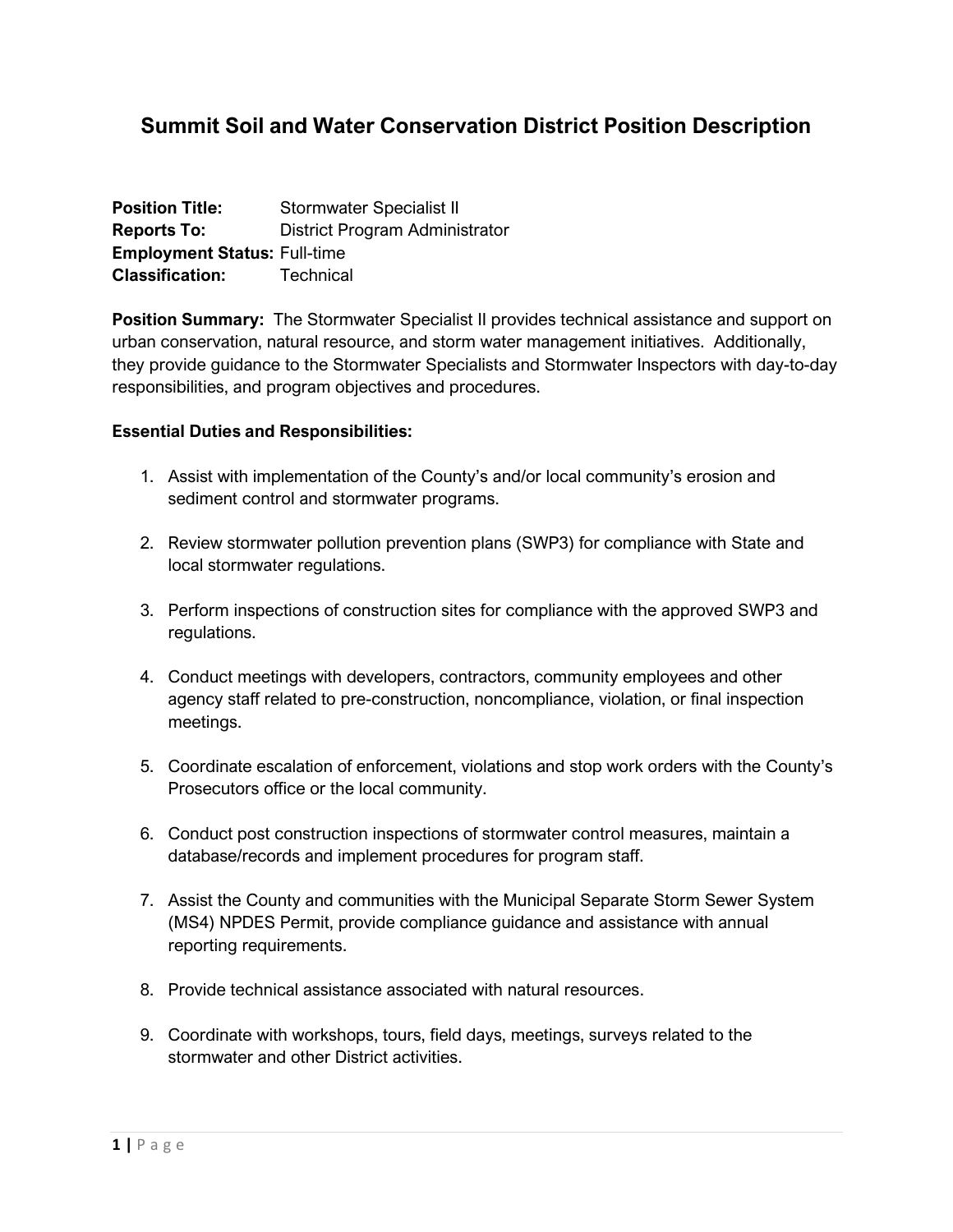- 10. Assist the District, Ohio Department of Agriculture (ODA), Ohio Department of Natural Resources (ODNR) and Natural Resources Conservations Service (NRCS) by investigating pollution abatement complaints and providing technical assistance to landowners.
- 11. Provide day-to-day assistance and guidance to the Stormwater Specialists and Stormwater Inspectors to meet program goals and initiatives
- 12. Develop site-review, inspection, and enforcement procedures for stormwater technical staff.
- 13. Assist the District Program Administrator (DPA) with administrative program goals within the stormwater program (i.e., fees, hiring, evaluations, meetings, funding, conflict resolution, record retention, etc.)
- 14. Meet at least once a month with the DPA to discuss program updates, project status and/or program needs.
- 15. Other duties and responsibility as assigned by the District Program Administrator (DPA).

# **Additional Requirements and Duties:**

- 1. Demonstrate regular and predictable attendance.
- 2. Actively promote conservation initiatives and the mission of Summit Soil and Water Conservation District.
- 3. Meet all policies and procedures, job safety requirements, and maintain a clean, sanitized, and safe office environment.
- 4. Attend training sessions, classes, meetings, or workshops as assigned by the DPA or the Board during or outside normal business hours.
- 5. Assists individuals, public and staff without regard to race, religion, gender, or national origin.

# **Qualifications:**

To perform this job successfully, an individual must be able to perform each essential duty satisfactorily. The requirements listed below are representative of the knowledge, skill, and/or ability required.

## **Education/Experience:**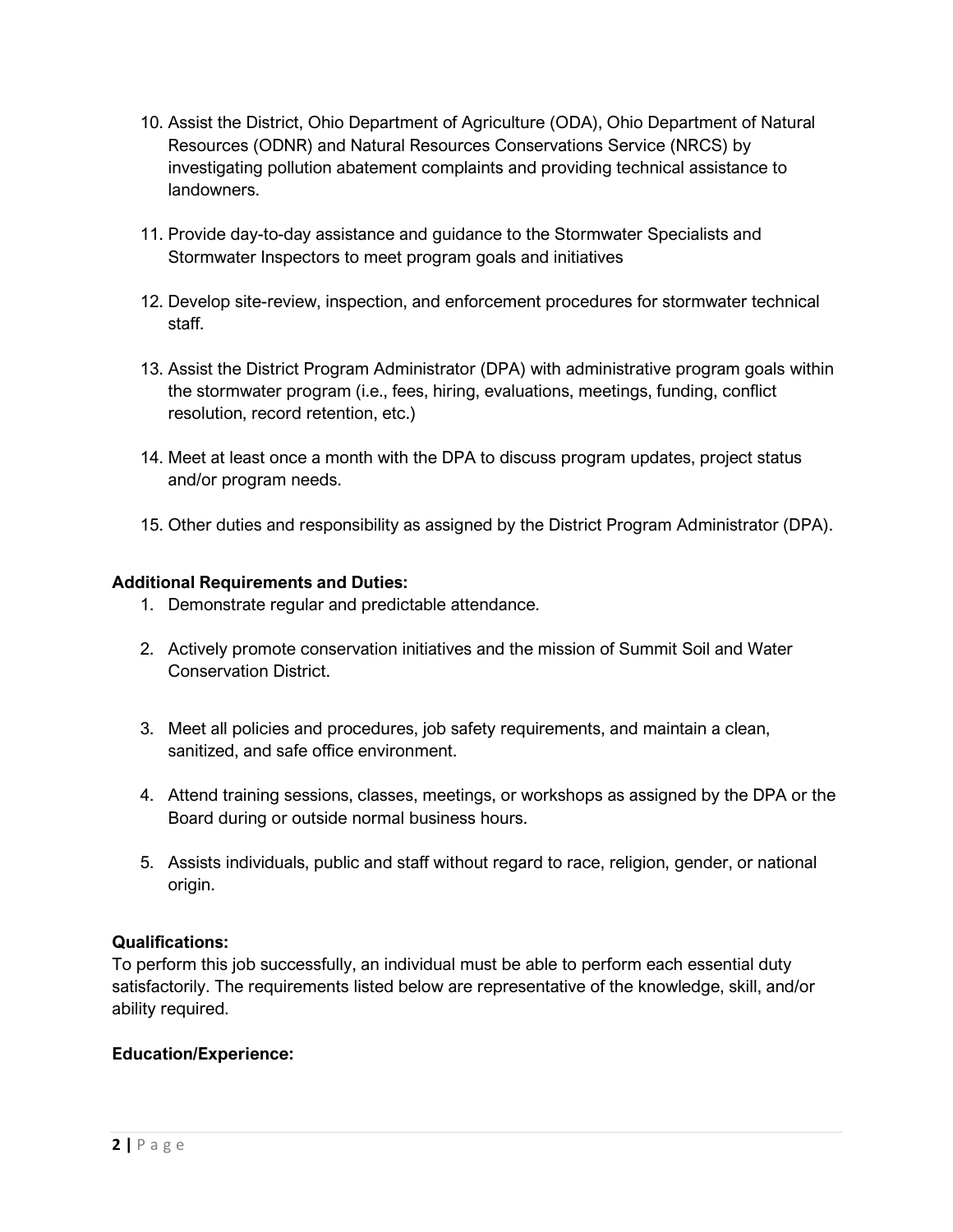A bachelor's degree in conservation, natural resources, engineering, or other science related field and five years related work experience or equivalent combination of education and related work experience.

# **LICENSURE OR CERTIFICATIONS:**

Candidates must have a valid Ohio Driver's License, and CPESC (Certified Professional in Erosion and Sediment Control) and CPSWQ (Certified Professional in Storm Water Quality) certification or ability to obtain within one (1) year of hire.

## **Language Ability:**

Ability to write routine reports and correspondence.

**Math Ability:** Ability to add and subtract, multiply, divide, and perform basic algebra.

### **Reasoning Ability:**

Ability to apply common sense understanding to carry out instructions furnished in written, oral, or diagram form. Ability to deal with problems involving several concrete variables in standardized situations.

### **Computer Skills:**

To perform this job successfully, an individual should have knowledge of word processing, spreadsheets, data base, Microsoft Office, Arcview/GIS software, graphics programs, and internet software along with computer maintenance is desired.

### **Physical Demands:**

The physical demands described here are representative of those that must be met by an employee to successfully perform the essential functions of this job. While performing the duties of this job the employee is required to speak, see, or hear. The employee must occasionally lift and/or move up 50 pounds and traverse rough, uneven, or rocky surfaces, bending, crouching, stooping, reaching or similar activities. Reasonable accommodations may be made to enable individuals with disabilities to perform the essential functions.

## **Competency:**

To perform this job successfully, candidates for this position will require:

Learning Index - Ability to learn quickly and understand complex information without difficulty.

Verbal Skill - Ability to communicate effectively in a variety of settings. Verbal reasoning ability to analyze and make reliable interpretations of complex verbal information.

Numeric Reasoning - Ability to utilize numerical data in making decisions.

People Service - Ability to be motivated by helping others.

Energy Level - Ability to respond to demands on time.

Attitude - Ability to demonstrate a positive attitude, respect.

Independence - Ability to work independently, be self-motivated and have the ability to work remotely

Time Management - Ability to work efficiently and prioritize job tasks, be punctual and plan accordingly.